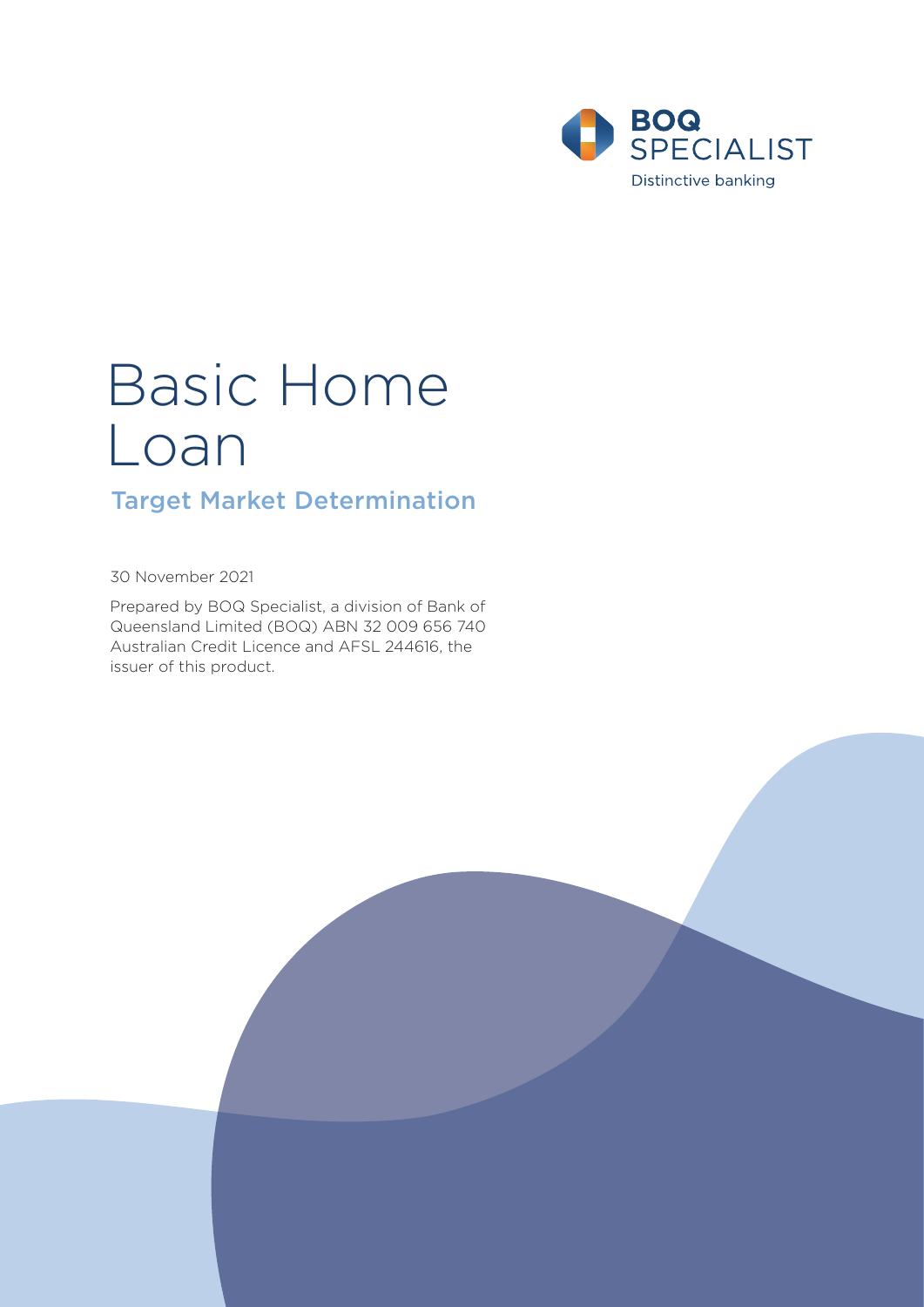# What is a Target Market Determination?

A Target Market Determination (TMD) describes:

- the class of customers that comprise the Target Market for the product
- any conditions or restrictions on how the product is distributed to retail customers
- events or circumstances where we will review the TMD for the product.

# Why does BOQ Specialist need to make this TMD publicly available?

We are required to produce this TMD by law. The law is intended to help customers obtain appropriate financial products by requiring issuers and distributors to have a customer centric approach to the design and distribution of products.

This document is not a substitute for the product's terms and conditions or other disclosure documents. Customers must refer to these documents when making a decision about this product. These documents can be found on our website or you can obtain a copy upon request.

# The TMD will undergo a periodic review as follows:

#### Effective date

30 November 2021

#### Next Review Due

Before 30 November 2023

#### Review

At least every two years from the effective date of this TMD

## Target Market

The Target Market for this product is customers generally from the medical, dental, veterinary or accounting professions and their associates and suppliers, who need a loan to acquire a home and have the financial situation to borrow money to do so. These customers are likely to have the following objectives, needs and financial situation and must meet the eligibility criteria for this product.

## **Objectives**

The customers' likely objectives are to:

- buy an existing property to be owner-occupied or held for investment purposes, or
- refinance an existing residential mortgage.

#### **Needs**

The customers' likely need is a basic product that enables their objective to acquire a home. This may include:

- flexible repayment with a variable interest rate, or certainty of repayments and interest rates/ cost with a fixed rate
- long repayment term
- wide range of Loan-to-Value Ratio (LVR) with Lender's Mortgage Insurance for higher LVRs
- low rate and no access to an offset account.

For more information see the table in the product description section below.

#### Financial situation

This product is suited to customers who satisfy BOQ Specialist's credit assessment criteria.

#### Eligibility criteria for this product

Customers must satisfy the following criteria to acquire this product:

- be an Australian citizen, permanent resident, or resident with acceptable residency status
- be 18 years or older
- have an acceptable credit history
- demonstrate their capacity to repay the loan.

## Product description

A basic home loan with our lowest interest rates and a redraw facility to help manage surplus funds.

#### Key attributes of this product

- fixed and variable interest rate
- principal and interest repayment schedule
- interest only repayment option (up to five years)
- online access
- loan splitting
- redraw for variable rate portions
- secured against property.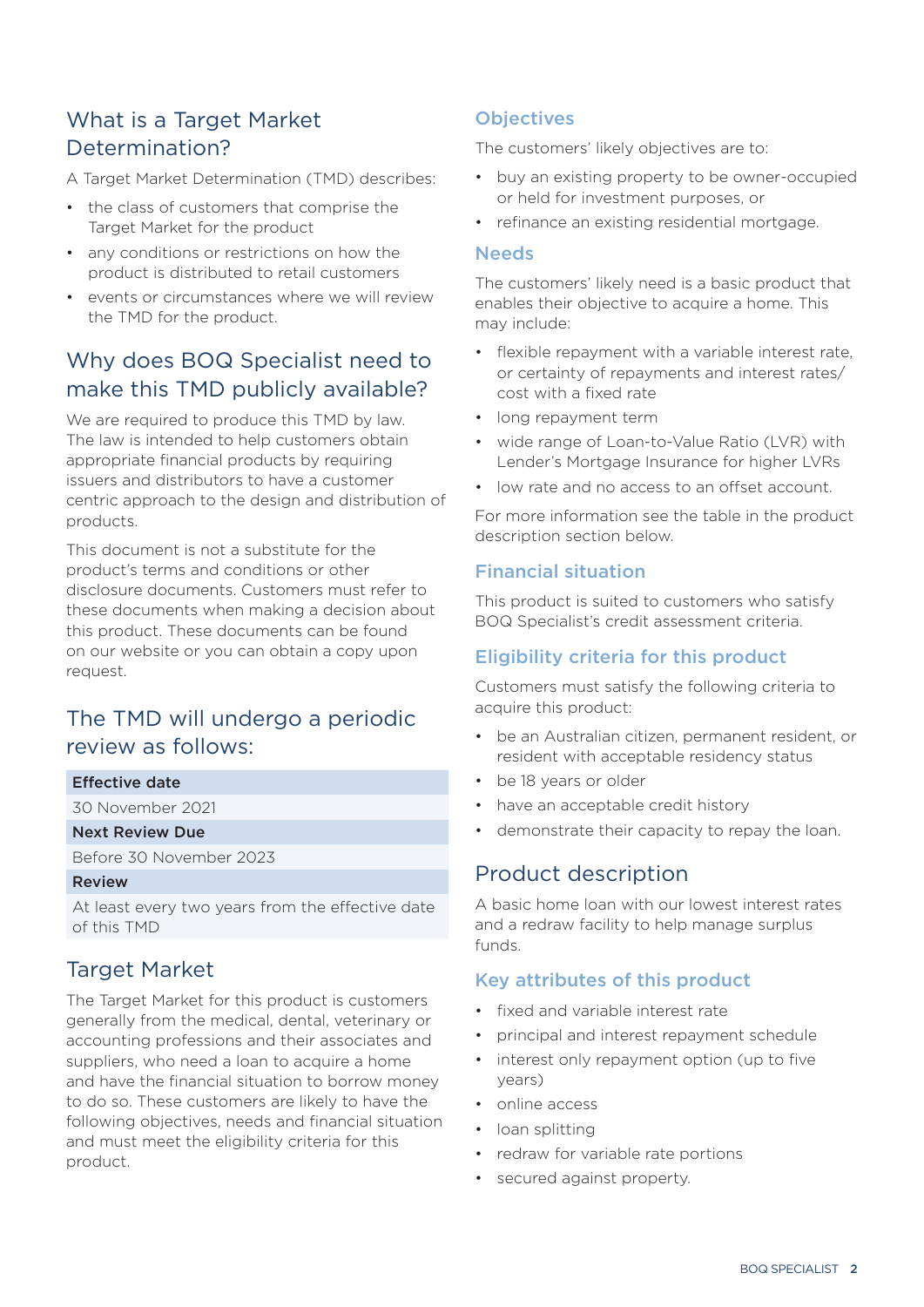## Customisable key features and customer needs

Customers can customise the following listed key features of this product. These features are appropriate for those customers within the Target Market with the selected needs described below. Other non-listed key features of the product are appropriate for the whole Target Market.

|                                                                                      | KEY FEATURES APPROPRIATE FOR THE NEEDS OF THIS TARGET MARKET |                                                |                                 |               |                                                                       |                                                                             |
|--------------------------------------------------------------------------------------|--------------------------------------------------------------|------------------------------------------------|---------------------------------|---------------|-----------------------------------------------------------------------|-----------------------------------------------------------------------------|
| <b>TARGET</b><br><b>MARKET</b><br><b>NEEDS</b>                                       | <b>VARIABLE</b><br><b>INTEREST</b><br><b>RATE</b>            | <b>FIXED</b><br><b>INTEREST</b><br><b>RATE</b> | <b>LOAN</b><br><b>SPLITTING</b> | <b>REDRAW</b> | <b>PRINCIPAL</b><br><b>AND</b><br><b>INTEREST</b><br><b>REPAYMENT</b> | <b>INTEREST</b><br><b>ONLY</b><br><b>REPAYMENT</b><br>(UP TO FIVE<br>YEARS) |
| <b>CERTAINTY OF</b><br><b>REPAYMENTS</b><br><b>AND INTEREST</b><br><b>RATES/COST</b> | No                                                           | Yes                                            | Yes, for<br>fixed<br>portion    | No.           | Yes                                                                   | Yes                                                                         |

## Why the product is likely to be consistent with the likely objectives, needs and financial situation of the **Target Market**

The product's attributes are designed to support the Target Market's objectives, needs and financial situation. The customer's need to buy a home can be met by the multiple repayment options available and loan features such as fixed or variable interest, principal and interest, interest only, loan splitting and redraw.

# Distribution conditions

This product can be distributed through:

- BOQ Specialist accredited bankers
- BOQ's branch network (including owner managers) and partnerships on a spot and refer basis to the BOQ Specialist team
- BOQ Specialist accredited third party aggregators, brokers, referrers as well as partnered associations.

This product can only be distributed to retail customers in accordance with BOQ Specialist's customer acceptance requirements and is subject to BOQ Specialist's credit assessment criteria.

## Why the distribution conditions will make it likely that the customers who acquire the product are in the Target Market

BOQ Specialist considers that the distribution conditions and restrictions support BOQ

Specialist's assessment that the product will likely be distributed to the Target Market because of the following key controls:

- training of BOQ Specialist bankers with quality assurance processes over compliance
- aggregator/broker accreditation requirements
- controls to ensure applying customers meet BOQ Specialist's credit assessment criteria and eligibility requirements
- client needs analysis and broker checklists applied to align customer needs with this product.

## Review triggers

We will review this TMD if any of the following trigger events and information being monitored reasonably suggest that the TMD may no longer be appropriate:

- we receive a significant number of complaints in relation to the product
- we identify a material adverse customer experience in relation to the product appropriateness
- there is a material change to the product attributes, fees, charges, terms and conditions or the manner of distribution
- there is a Significant Dealing in this product which is inconsistent with the Target Market.